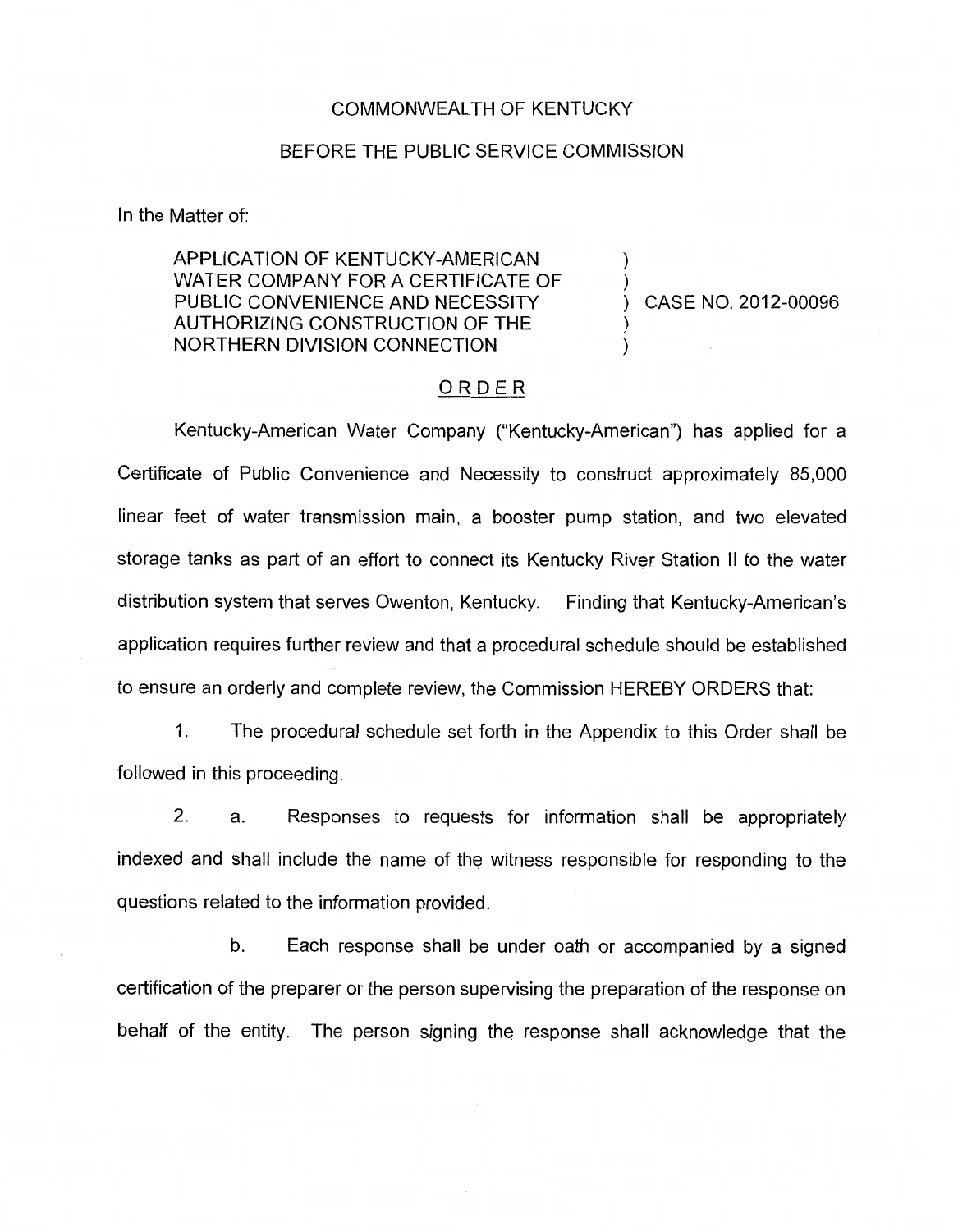response is true and accurate to the best of that person's knowledge, information, and belief formed after a reasonable inquiry.

c. A party shall make timely amendment to any prior response if it obtains information which indicates that the response was incorrect when made or, though correct when made, is now incorrect in any material respect.

d. For any request to which a party refuses to furnish all or part of the requested information, that party shall provide a written explanation of the specific grounds for its failure to completely and precisely respond.

3. At any hearing in this matter, neither opening statements nor summarization of direct testimony shall be permitted.

**4.** Kentucky-American shall give notice of the time, place, and purpose of the scheduled hearing in this matter in a newspaper of general circulation in all areas in which it provides water service one time not less than 7 nor more than 21 days prior to the hearing.

5. Pursuant to KRS 278.360, the record of the formal hearing in this matter shall be by videotape.

6. Commission Staff shall make a written exhibit list and shall file this list with the Commission with all exhibits and a copy of the video transcript of the hearing.

7. Nothing contained herein shall prevent the Commission from entering further Orders in this matter.

Director

By the Commission



Case No. 2012-00096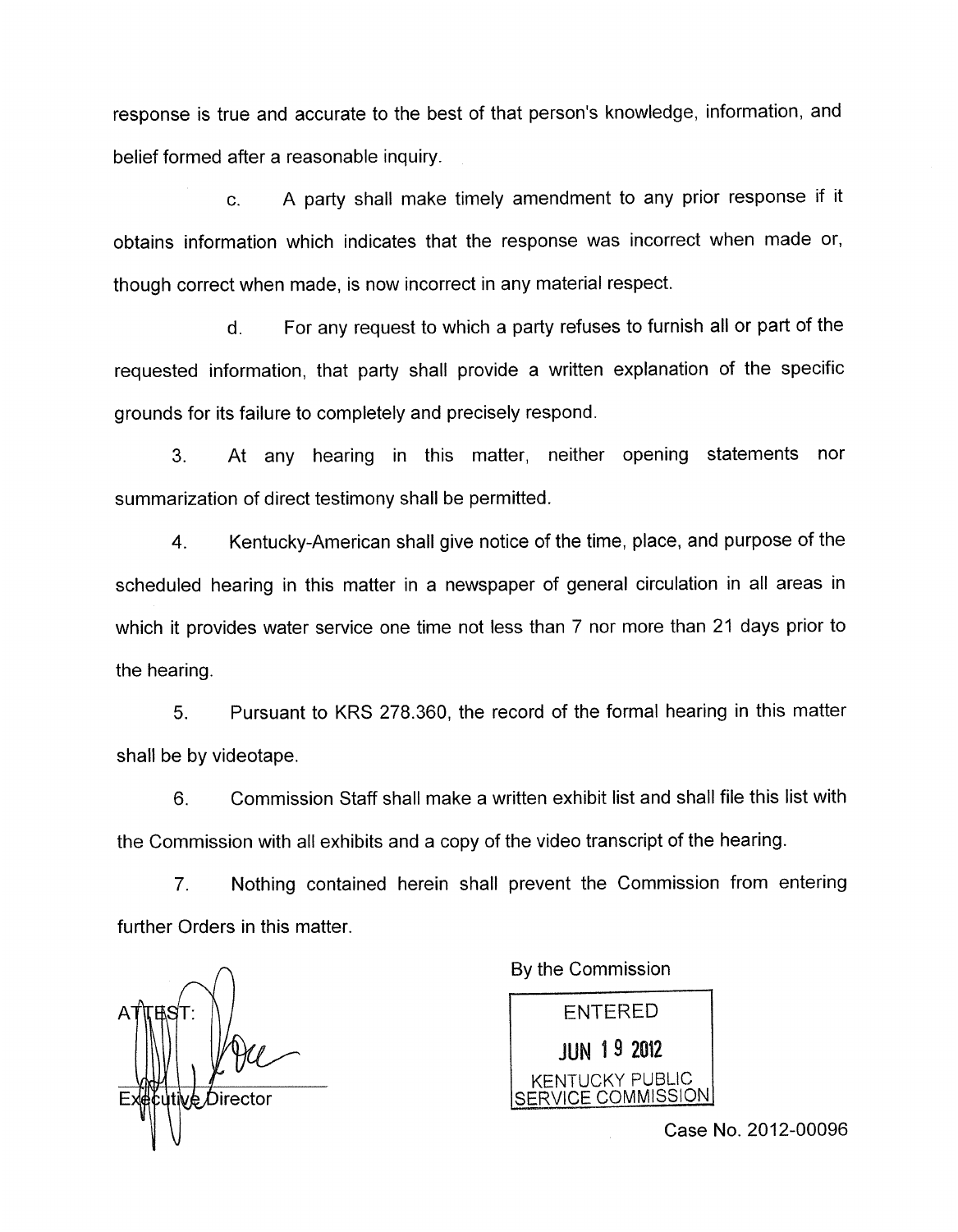# APPENDIX

## APPENDIX TO AN ORDER OF THE KENTUCKY PUBLIC SERVICE  ${\tt COMM}$ ISSION IN CASE NO. 2012-00096 DATED  ${\tt JU}$

 $\sim 10^7$ 

| Kentucky-American shall file with the Commission the direct<br>testimony of its witnesses, in verified prepared form, no later than  07/02/2012         |
|---------------------------------------------------------------------------------------------------------------------------------------------------------|
| Commission Staff and Intervenors shall file with the Commission<br>their first requests for information for Kentucky-American no later than  07/09/2012 |
| Kentucky-American shall file with the Commission its responses                                                                                          |
| Commission Staff and Intervenors shall file with the Commission<br>supplemental requests for information for Kentucky-American no                       |
| Kentucky-American shall file with the Commission its responses to                                                                                       |
| Intervenors shall file with the Commission the direct<br>testimony of their witnesses, in verified prepared form, no later than  08/31/2012             |
| Commission Staff and Kentucky-American shall file with the<br>Commission their supplemental requests for information for                                |
| Intervenors shall file with the Commission their responses                                                                                              |
| A public hearing on the application will be held, beginning at                                                                                          |